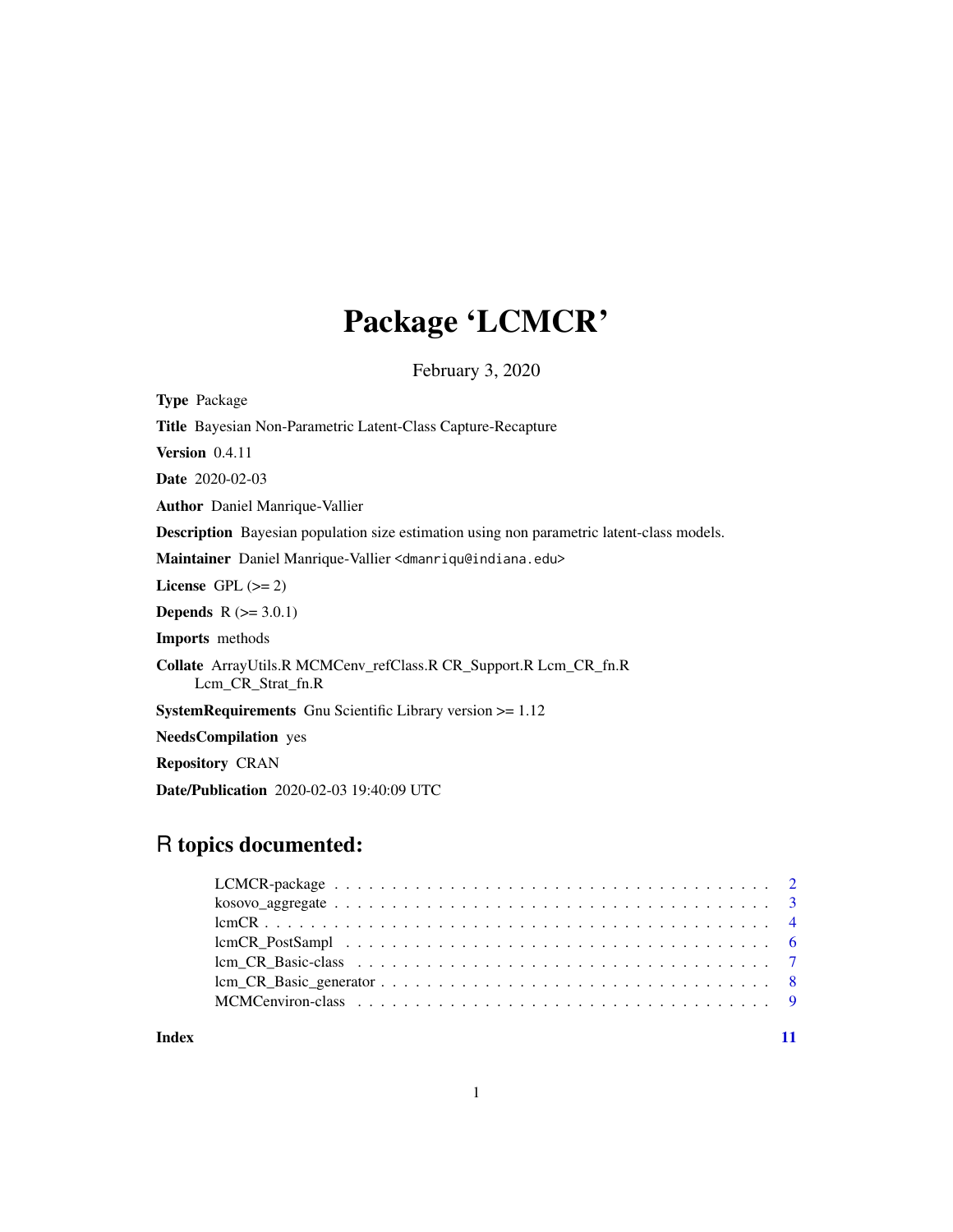<span id="page-1-0"></span>

#### Description

This package implements a fully Bayesian multiple-recapture method for estimating the unknown size of a population using non-parametric latent class models. This is an implementation of the method described in Manrique-Vallier (2016). The estimation algorithm is based on Markov Chain Monte Carlo sampling.

# Details

| Package: | <b>LCMCR</b> |
|----------|--------------|
| Type:    | Package      |
| Version: | 0.4.11       |
| Date:    | 2020-02-03   |
| License: | $GPI \geq 2$ |

#### Author(s)

Daniel Manrique-Vallier <dmanriqu@indiana.edu>

#### References

Manrique-Vallier, D. (2016) "Bayesian Population Size Estimation Using Dirichlet Process Mixtures", Biometrics.

#### Examples

library('LCMCR')

###Using Kosovo data.### data(kosovo\_aggregate)

```
###Example 1: Capture-Recapture estimation using convenience functions###
#Create and initialize an LCMCR object for MCMC sampling#
## Not run:
sampler <- lcmCR(captures = kosovo_aggregate, tabular = FALSE, in_list_label = '1',
     not_in_list_label = '0', K = 10, a_alpha = 0.25, b_alpha = 0.25,
      seed = 'auto', buffer_size = 10000, thinning = 100)
#Obtain 1000 samples from the posterior distribution of N#
N <- lcmCR_PostSampl(sampler, burnin = 10000, samples = 1000, thinning = 100, output = FALSE)
```
#Posterior quantiles#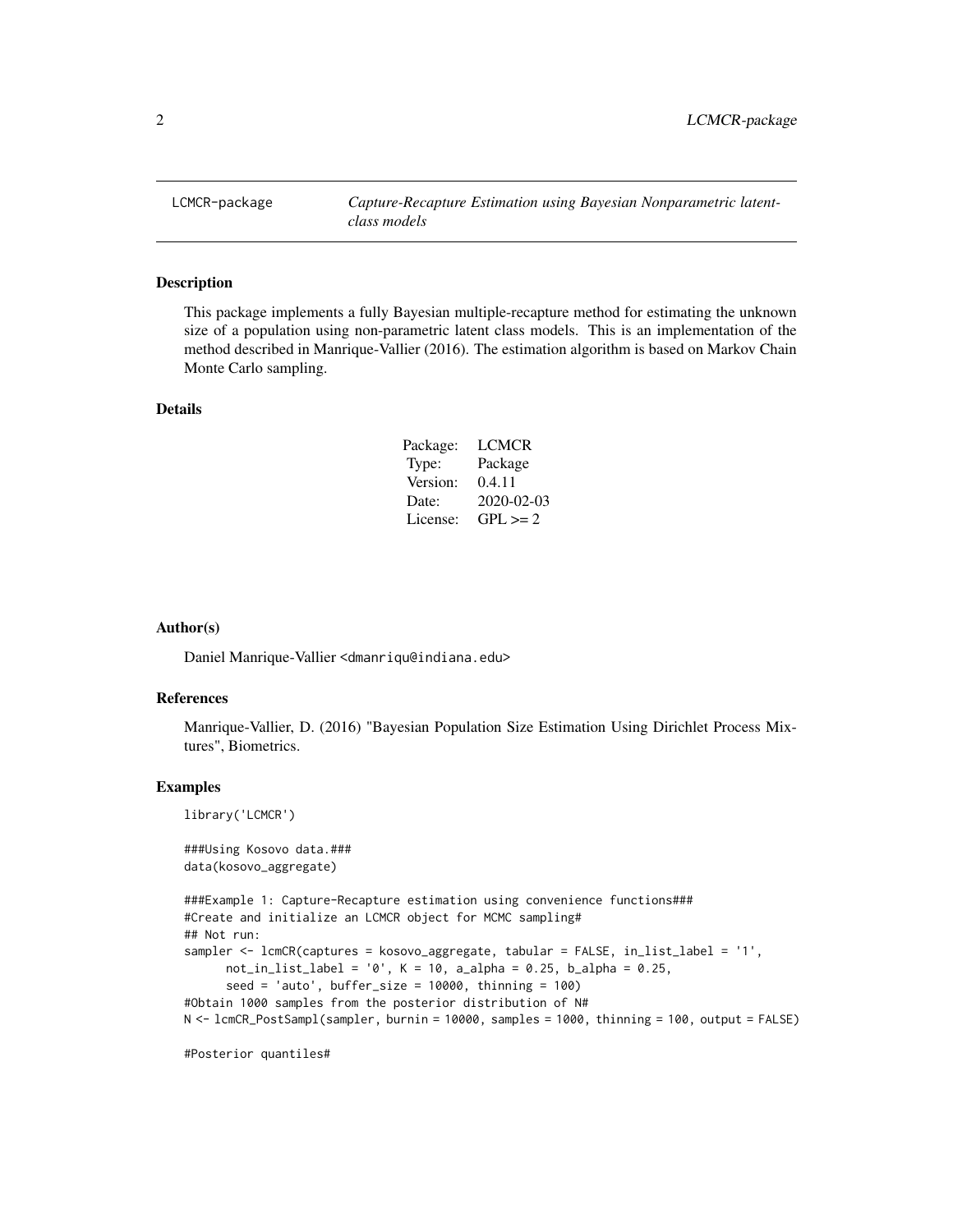```
quantile(N, c(0.025, 0.5, 0.975))
###Example 2: Capture-Recapture estimation using the lcm_CR_Basic object directly###
#Create and initialize an LCMCR object for MCMC sampling#
sampler <- lcmCR(captures = kosovo_aggregate, tabular = FALSE, in_list_label = '1',
                 not_in_list_label = '0', K = 10, a_alpha = 0.25, b_alpha = 0.25,
                 seed = 'auto', buffer_size = 1000, thinning = 100)
#Run 10000 iterations as burn-in
sampler$Update(10000, output = FALSE)
#List all parameters from the model
sampler$Get_Param_List()
#Set parameter 'n0' for tracing
sampler$Set_Trace('n0')
#List currently traced parameters.
sampler$Get_Trace_List()
#Activate tracing
sampler$Activate_Tracing()
#Run the sampler 100000 times
sampler$Update(100000, output = FALSE)
#Get the 1000 samples from the posterior distribution of N
N <- sampler$Get_Trace('n0') + sampler$n
#Plot the trace of N
plot(N, type = 'l')
#Compute posterior quantiles
quantile(N, c(0.025, 0.5, 0.975))
## End(Not run)
```
kosovo\_aggregate *Killings in the Kosovo war from March 20 to June 22, 1999.*

# Description

Capture pattern data for  $$J = 4$$  independently collected lists that jointly document  $$n = 4400$$ observed killings in the Kosovo war betwen March 20 to June 22, 1999.

#### Usage

```
data("kosovo_aggregate")
```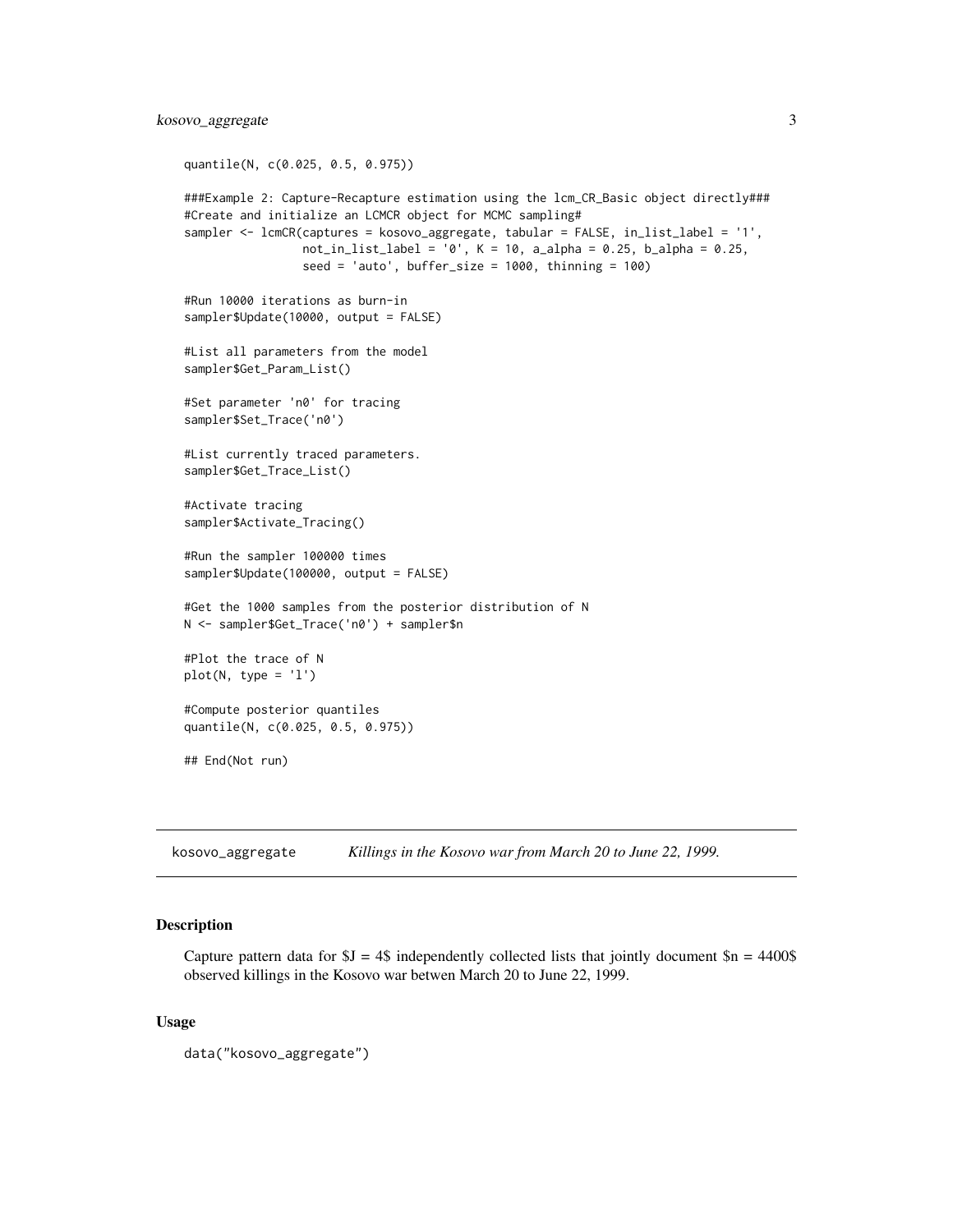# Format

A data frame with 4400 observations on the following 4 variables.

EXH a factor with levels 0 1

ABA a factor with levels 0 1

OSCE a factor with levels 0 1

HRW a factor with levels 0 1

# Details

This data set was analyzed by Ball et al. (2002).

#### References

Ball, P., Betts, W., Scheuren, F., Dudukovic, J., and Asher, J. (2002), "Killings and Refugee Flow in Kosovo, MarchJune, 1999," Report to ICTY.

### Examples

data(kosovo\_aggregate)

<span id="page-3-1"></span>lcmCR *Bayesian Nonparametric Latent Class Capture-Recapture*

# Description

Create and initialize an object of class lcm\_CR\_Basic.

# Usage

```
lcmCR(captures, tabular = FALSE, in_list_label = "1", not_in_list_label = "0",
 K = 5, a_alpha = 0.25, b_alpha = 0.25, buffer_size = 10000, thinning = 10,
 seed = "auto", verbose = TRUE)
```
# Arguments

| captures          | input dataset. A data frame with the multiple-recapture data. See 'Details' for<br>input formats.       |  |  |
|-------------------|---------------------------------------------------------------------------------------------------------|--|--|
| tabular           | a logical value indicating whether or not the data is tabulated. See 'Details'.                         |  |  |
| in_list_label     | factor label that indicates that individual is in list (e.g. 'Yes')                                     |  |  |
| not_in_list_label |                                                                                                         |  |  |
|                   | factor label that indicates that individual is in not list (e.g. $'No'$ )                               |  |  |
| К                 | maximum number of latent classes. Indicates the truncation level of the stick-<br>breaking process.     |  |  |
| a_alpha           | shape parameter of the prior distribution of concentration parameter of the stick-<br>breaking process. |  |  |
|                   |                                                                                                         |  |  |

<span id="page-3-0"></span>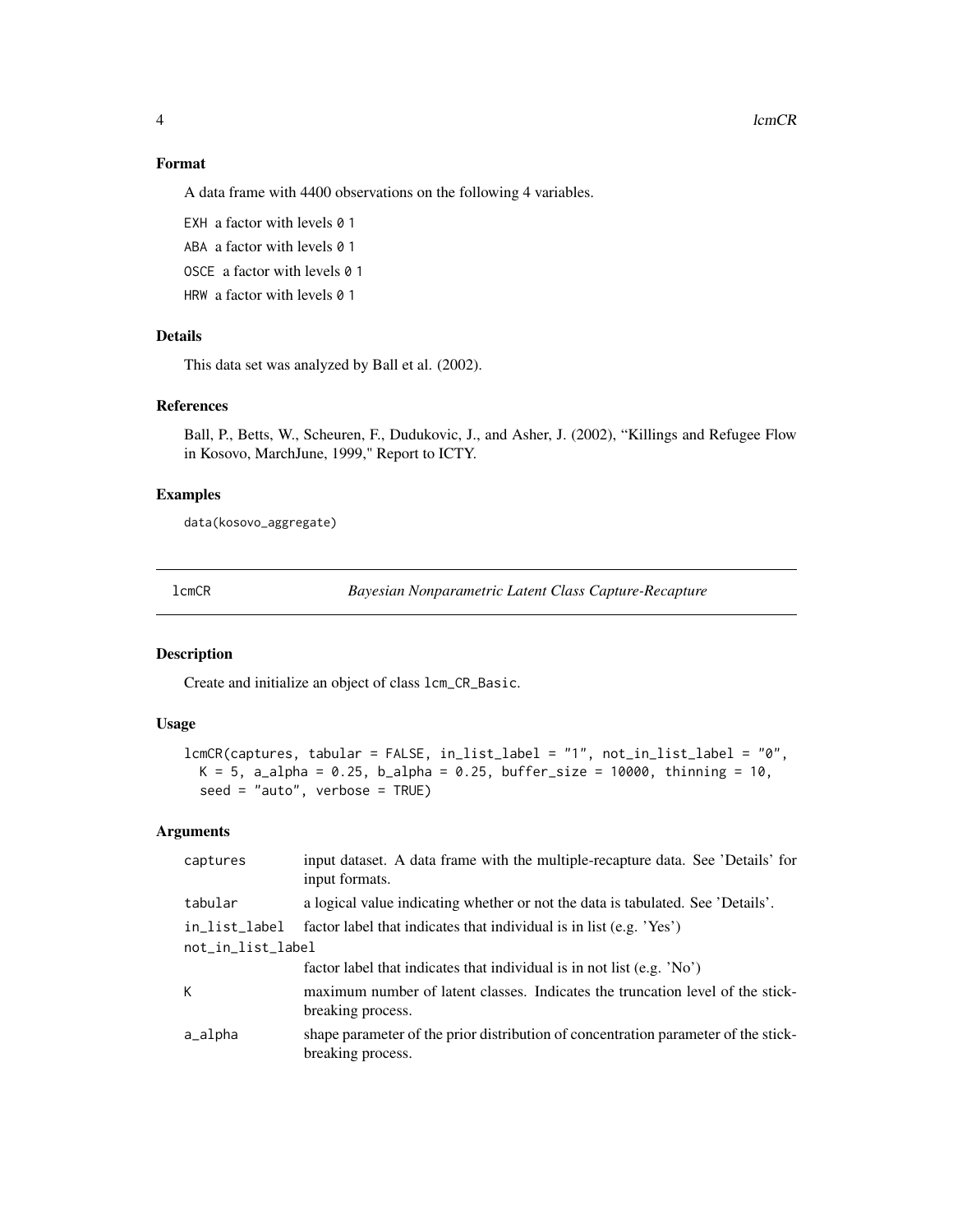#### <span id="page-4-0"></span> $lcmCR$  5

| b_alpha     | inverse scale parameter of the prior distribution of concentration parameter of<br>the stick-breaking process. |
|-------------|----------------------------------------------------------------------------------------------------------------|
| buffer_size | size of the tracing buffer.                                                                                    |
| thinning    | thinning interval for the tracing buffer                                                                       |
| seed        | integer seed of the internal RNG.                                                                              |
| verbose     | Generate progress messages?                                                                                    |

# Details

Input data must be provided as a data frame. The first J columns are two-level factors representing the multiple-recapture lists. Arguments in\_list\_label and not\_in\_list\_label indicate the labels that represent inclusion and exclusion from the lists. This function supports two input formats:

- When tabular=FALSE each row represents a single individual's capture history. The number of rows must match the size of the observed population. Rows indicating no capture in all list simultaneously are illegal.
- When tabular=TRUE each row represents a unique capture pattern. This format requires an additional numeric column at the right, called "Freq", indicating the count corresponding to such pattern.

#### Value

An object of class  $lcm_CR_Basic$  initialized and ready to use.

#### Author(s)

Daniel Manrique-Vallier

#### See Also

[lcm\\_CR\\_Basic](#page-6-1), [lcm\\_CR\\_Basic\\_generator](#page-7-1)

# Examples

```
require('LCMCR')
data(kosovo_aggregate)
sampler <- lcmCR(captures = kosovo_aggregate, tabular = FALSE, in_list_label = '1',
 not_in_list_label = '0', K = 10, a_alpha = 0.25, b_alpha = 0.25,
 seed = 'auto', buffer_size = 10000, thinning = 100)
sampler
N <- lcmCR_PostSampl(sampler, burnin = 10000, samples = 1000, thinning = 100, output = FALSE)
quantile(N, c(0.025, 0.5, 0.975))
```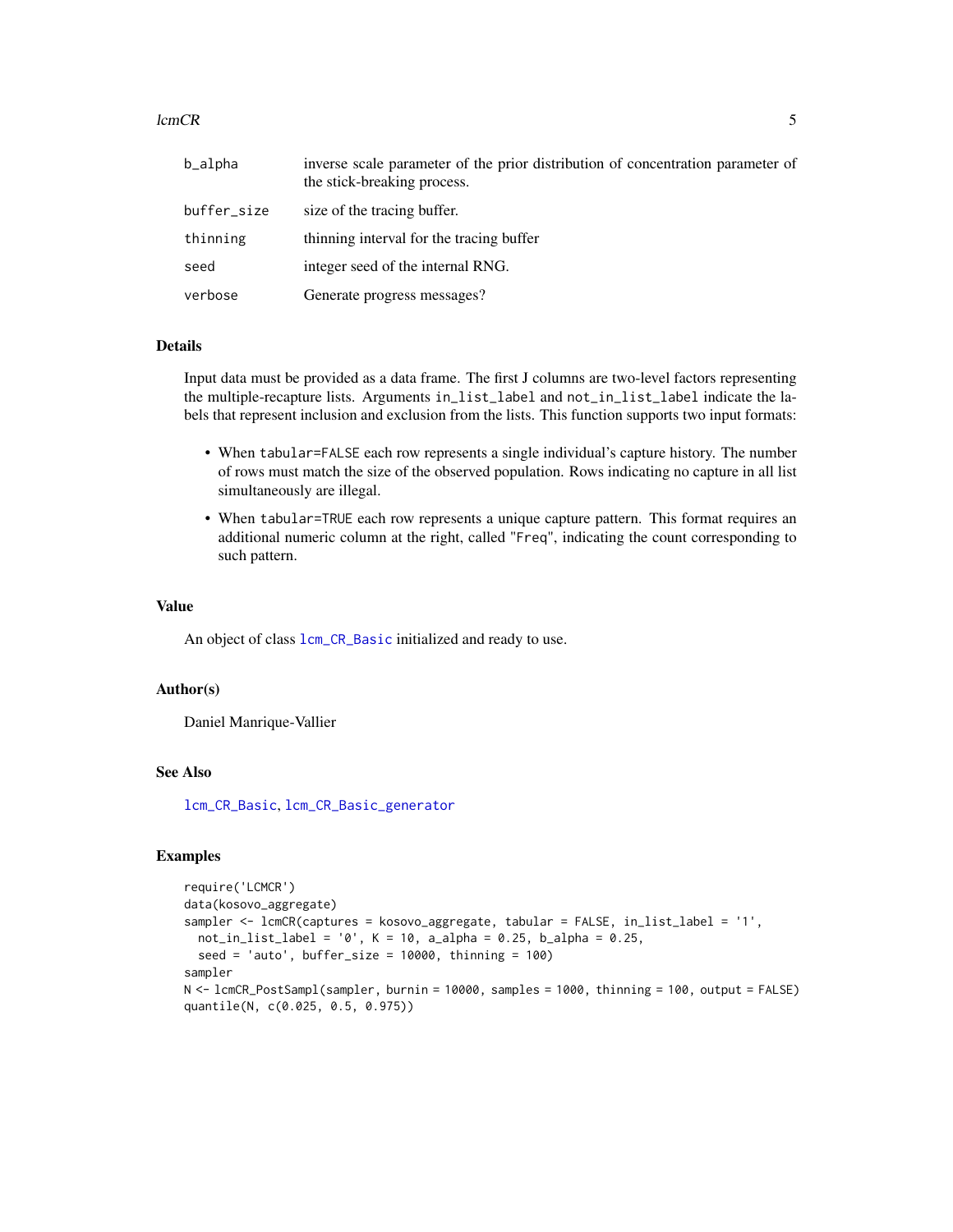<span id="page-5-0"></span>

# Description

Convenience function for generate samples from the posterior distribution of the population size using an initialized [lcm\\_CR\\_Basic](#page-6-1) object.

#### Usage

```
lcmCR_PostSampl(object, burnin = 10000, samples = 1000, thinning = 10,
   clear_buffer = FALSE, output = TRUE)
```
# Arguments

| object       | an initialized lcm_CR_Basic object.                                                                                                                                |
|--------------|--------------------------------------------------------------------------------------------------------------------------------------------------------------------|
| burnin       | number of burn in iterations.                                                                                                                                      |
| samples      | Nnmber of samples to be generated. Note that this is not the same as the number<br>of iterations for the sampler. Samples are saved one every thinning iterations. |
| thinning     | subsampling interval. Samples are saved one every thinning iterations.                                                                                             |
| clear_buffer | logical. Clear the tracing buffer before sampling?                                                                                                                 |
| output       | logical. Print messages?                                                                                                                                           |

# Value

A vector with the samples posterior samples of the population size parameter.

#### Warning

Invoking this function deletes the content of the object's tracing buffer.

#### Note

To create and initialize the lcm\_CR\_Basic object use [lcmCR](#page-3-1) or [lcm\\_CR\\_Basic\\_generator](#page-7-1). The user is responsible to check whether the chain has reached the stationary distribution or not.

#### Author(s)

Daniel Manrique-Vallier

#### Examples

```
data(kosovo_aggregate)
sampler <- lcmCR(captures = kosovo_aggregate, tabular = FALSE, in_list_label = '1',
     not_in_list\_label = '0', K = 10, a_alpha = 0.25, b_alpha = 0.25, seed = 'auto')N <- lcmCR_PostSampl(sampler, burnin = 10000, samples = 1000, thinning = 100, output = FALSE)
quantile(N, c(0.025, 0.5, 0.975))
```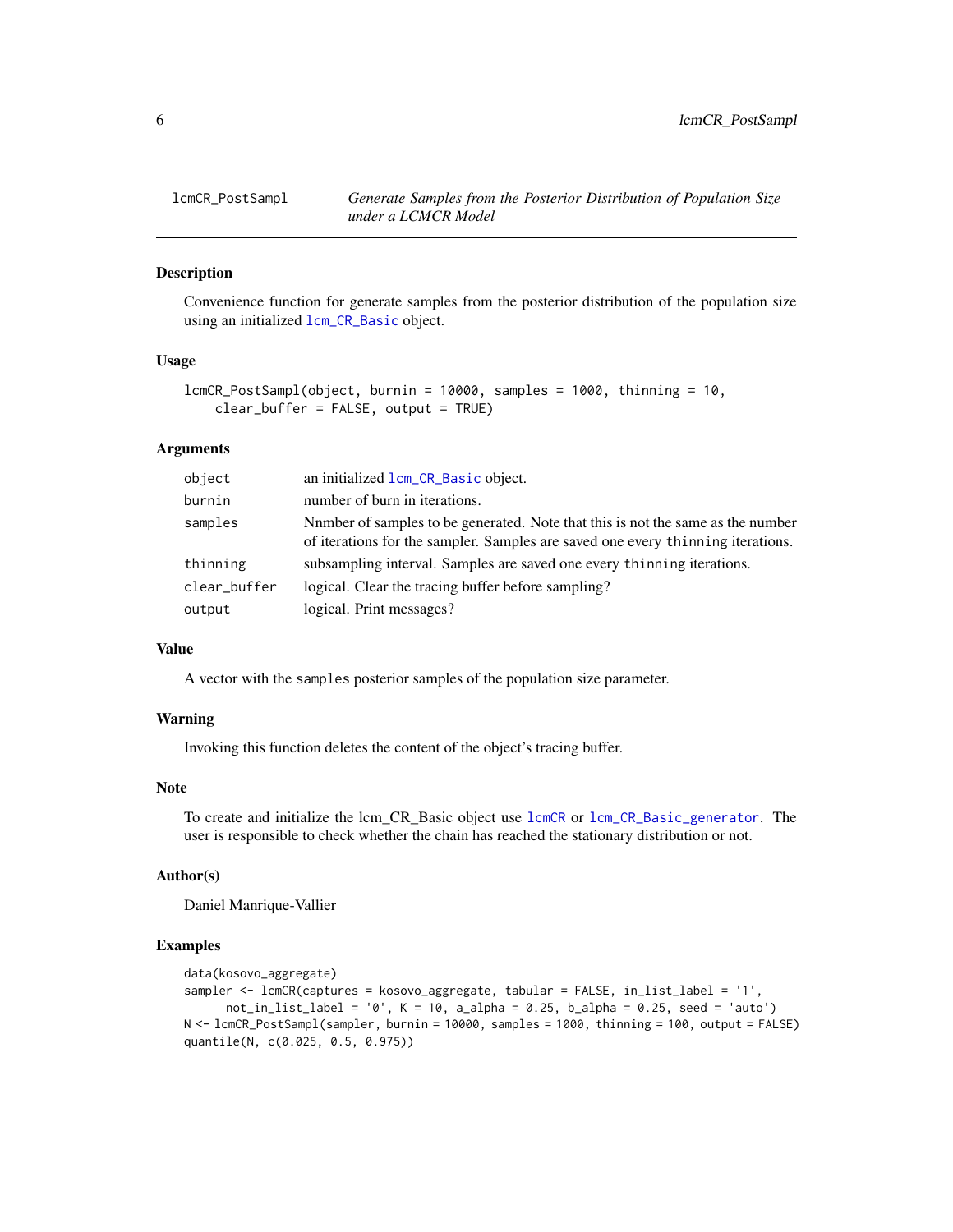<span id="page-6-2"></span><span id="page-6-0"></span>lcm\_CR\_Basic-class *Class* "lcm\_CR\_Basic"

# <span id="page-6-1"></span>**Description**

MCMC sampler for the Bayesian non-parametric latent class capture-recapture model.

#### **Extends**

Class ["MCMCenviron"](#page-8-1), directly. All reference classes extend and inherit methods from ["envRefClass"](#page-0-0).

#### Fields

All fields are read-only.

pointer: external pointer to the C++ object.

blobsize: size (in bytes) of the raw object data for serialization. (currently not implemented.)

local\_seed: seed of the internal random number generator.

J: number of lists in the Capture-Recapture data.

K: maximum number of latent classes in the model (truncation level of the stick-breaking process).

n: observed number of individuals.

Captures: original provided data.

# **Methods**

initialize(data\_captures, K, a\_alpha, b\_alpha, in\_list\_symbol, len\_buffer, subsamp): Class constructor.

#### Arguments:

data\_captures: input dataset. A data frame with the multiple-recapture data.

- K: maximum number of latent classes. Indicates the truncation level of the stick-breaking process.
- a\_alpha: shape parameter of the prior distribution of concentration parameter of the stickbreaking process.
- b\_alpha: inverse scale parameter of the prior distribution of concentration parameter of the stick-breaking process.
- in\_list\_symbol: factor label that indicates that individual is in list (e.g. 'Yes')

buffer\_size: Size of the tracing buffer.

- subsamp: thinning interval for the tracing buffer.
- verbose: logical. Generate progress messages?

The following methods are inherited (from the corresponding class): Change\_SubSamp ("MCM-Cenviron"), Set\_Trace ("MCMCenviron"), Change\_Trace\_Length ("MCMCenviron"), initialize ("MCM-Cenviron"), Get\_Iteration ("MCMCenviron"), Get\_Param ("MCMCenviron"), Reset\_Traces ("MCM-Cenviron"), Get\_Status ("MCMCenviron"), Update ("MCMCenviron"), Get\_Trace\_Size ("MCM-Cenviron"), Get\_Trace ("MCMCenviron"), Get\_Trace\_List ("MCMCenviron"), Get\_Param\_List ("MCMCenviron"), Init\_Model ("MCMCenviron"), Activate\_Tracing ("MCMCenviron"), Deactivate\_Tracing ("MCMCenviron"), Set\_Seed ("MCMCenviron"), show ("MCMCenviron")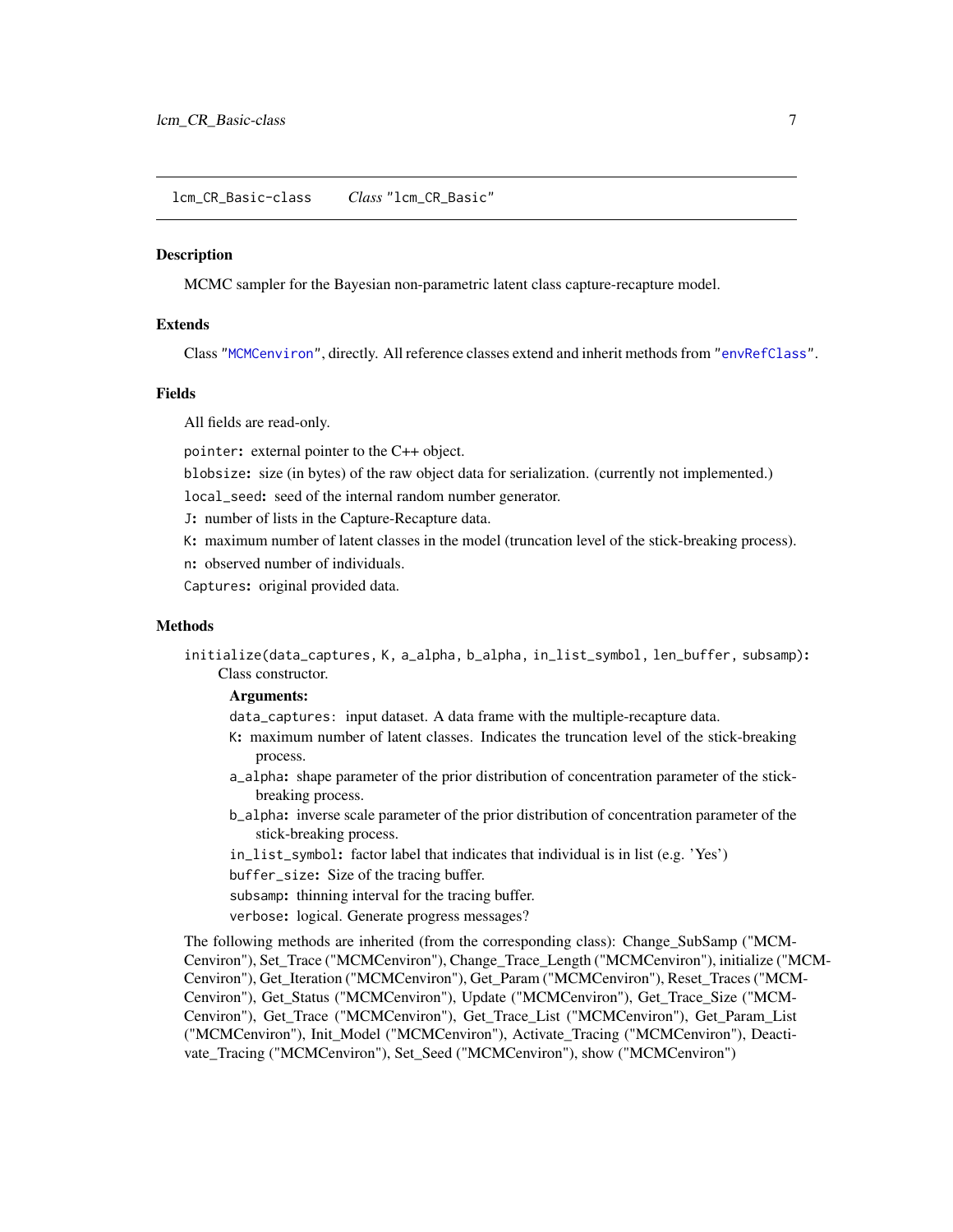### <span id="page-7-0"></span>Note

Use the convenience function  $lcmCR$  to create objects of this class. This class inherits most of its functionality from ["MCMCenviron"](#page-8-1).

#### Author(s)

Daniel Manrique-Vallier

# See Also

[lcmCR](#page-3-1), [MCMCenviron](#page-8-1).

#### Examples

showClass("lcm\_CR\_Basic")

<span id="page-7-1"></span>lcm\_CR\_Basic\_generator

*Generator for Class* lcm\_CR\_Basic

# Description

Generator function for class  $lcm_C$ CR\_Basic.

#### Usage

```
lcm_CR_Basic_generator(...)
```
# Arguments

... arguments to be passed to [lcm\\_CR\\_Basic](#page-6-2) constructor.

# Value

```
An object of class lcm_CR_Basic.
```
#### Note

The convenience function [lcmCR](#page-3-1) provides a simpler mechanism to create lcm\_CR\_Basic objects.

#### Author(s)

Daniel Manrique-Vallier.

# See Also

[lcmCR](#page-3-1)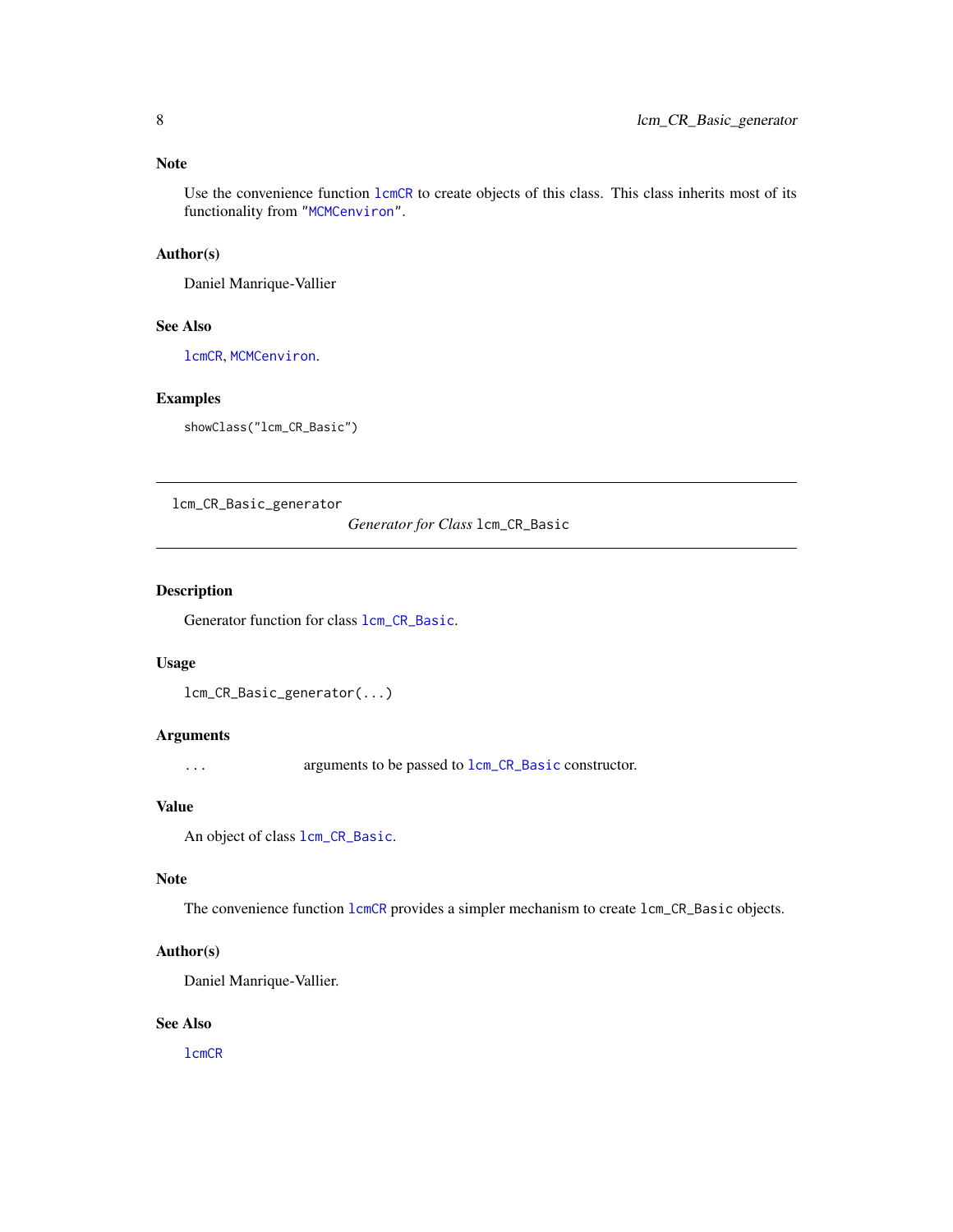# <span id="page-8-0"></span>MCMCenviron-class 9

#### Examples

```
data(kosovo_aggregate)
x <- lcm_CR_Basic_generator(data_captures=kosovo_aggregate, K=10, a_alpha=0.25, b_alpha=0.25,
                                len\_buffer=10000, subsamp=500, in\_list\_symbol = '1')x$Get_Status()
```
<span id="page-8-1"></span>MCMCenviron-class *Class* "MCMCenviron"

#### Description

A generic interface for MCMC sampler objects implementing Bayesian models. Methods provide access to underlying functionality implemented in C++. The underlying implementation provides basic functionality for controlling the chain, and a 'tracing buffer' for storing and retrieving the samples.

# Extends

All reference classes extend and inherit methods from ["envRefClass"](#page-0-0).

#### Fields

(All fields are read-only.)

pointer: external pointer to the C++ object

blobsize: size (in bytes) of the raw object data for serialization. (currently not implemented.)

seed: seed of the internal random number generator.

## Methods

GENERAL METHODS

Init\_Model(output = TRUE, seed=c('auto', 'r.seed')): Initializes the sampler.

#### Arguments:

output: logical. Print messages to the screen?

- seed: integer. Seed of the internal RNG. Additionally, seed='auto' autogenerates the seed from the internal clock; seed='r.seed' autogenerates the seed from the current state of the .Random.seed variable.
- Update(num\_iter, output = TRUE): Runs num\_iter iterations of the sampler. Set output = FALSE to suppress console output.
- Get\_Iteration(): Retrieves the current number of iterations the sampler.
- Get\_Param\_List(): Retrieves the names of the parameters of the model.
- Get\_Param(param): Retrieves the current value of the parameter param.
- Set\_Seed(seed): Seeds the internal random number generator. It does not affect R's internal RNG.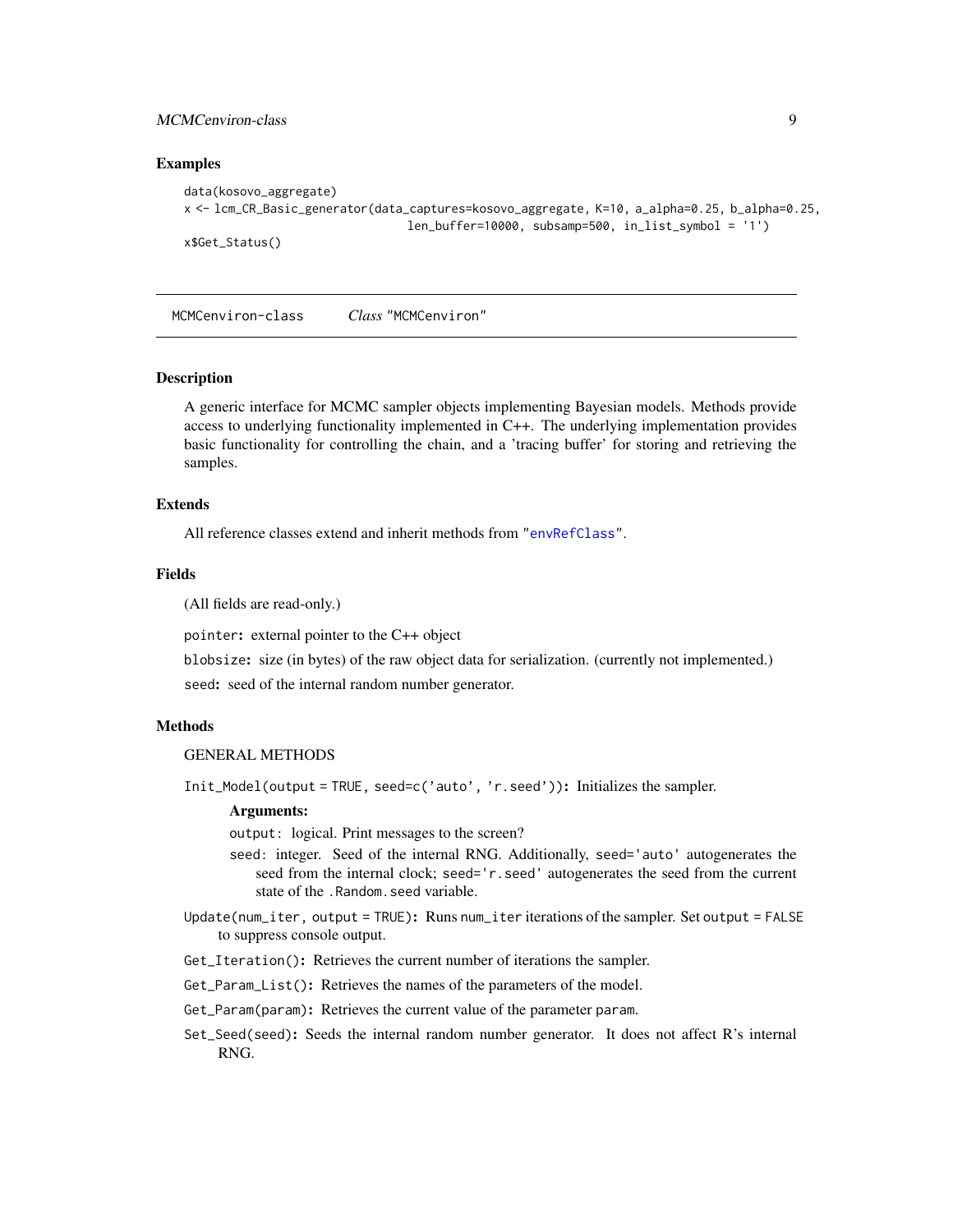Get\_Status(): Retrieves the current state of the chain

Value:

iteration numeric. Current iteration initialized logical. Is the sampler initialized? buffer\_size numeric. Capacity (in samples) of the tracing buffer. buffer\_used numeric. Number of samples currently stored in the tracing buffer. tracing character. Names of the variables currently traced. thinning numeric. Thinning interval of the tracing buffer.

# METHODS FOR CONTROLLING THE TRACING BUFFER

Get\_Trace\_List(): Retrieves the names of the parameters being currently traced.

- Activate\_Tracing(): Activates the tracing buffer. Traced variables will be stored in the buffer when generated with Update().
- Deactivate\_Tracing(): Deactivates the tracing buffer. Calls to Update() will not store samples in the buffer.
- Set\_Trace(traces): Adds parameters to tracer.

# Arguments:

param: character vector. Names of the parameters to trace. To list the available parameters for tracing use the Get\_Param\_List() method.

Get\_Trace(param): Retrieves samples stored in the tracing buffer.

#### Arguments:

param: character. Name of the parameter to retrieve.

Value: An array. The first dimension indexes the sample; the rest correspond to the original dimensions of the parameter as defined in the model.

- Reset\_Traces(): Deletes the content of the tracing buffer.
- Change\_SubSamp(new\_subsamp): Changes the sub-sampling period (thinning) of the tracing buffer.

Warning: This operation deletes the current content of the tracing buffer.

Get\_Trace\_Size(): Retrieves the size (in number of samples) of the trace buffer.

Change\_Trace\_Length(new\_length): Changes the size (in number of samples) of the tracing buffer.

Warning: This operation deletes the current content of the tracing buffer.

# **Note**

This class is not designed to be used directly, but as a generic interface for samplers implementing specific models.

#### Author(s)

Daniel Manrique-Vallier

#### Examples

showClass("MCMCenviron")